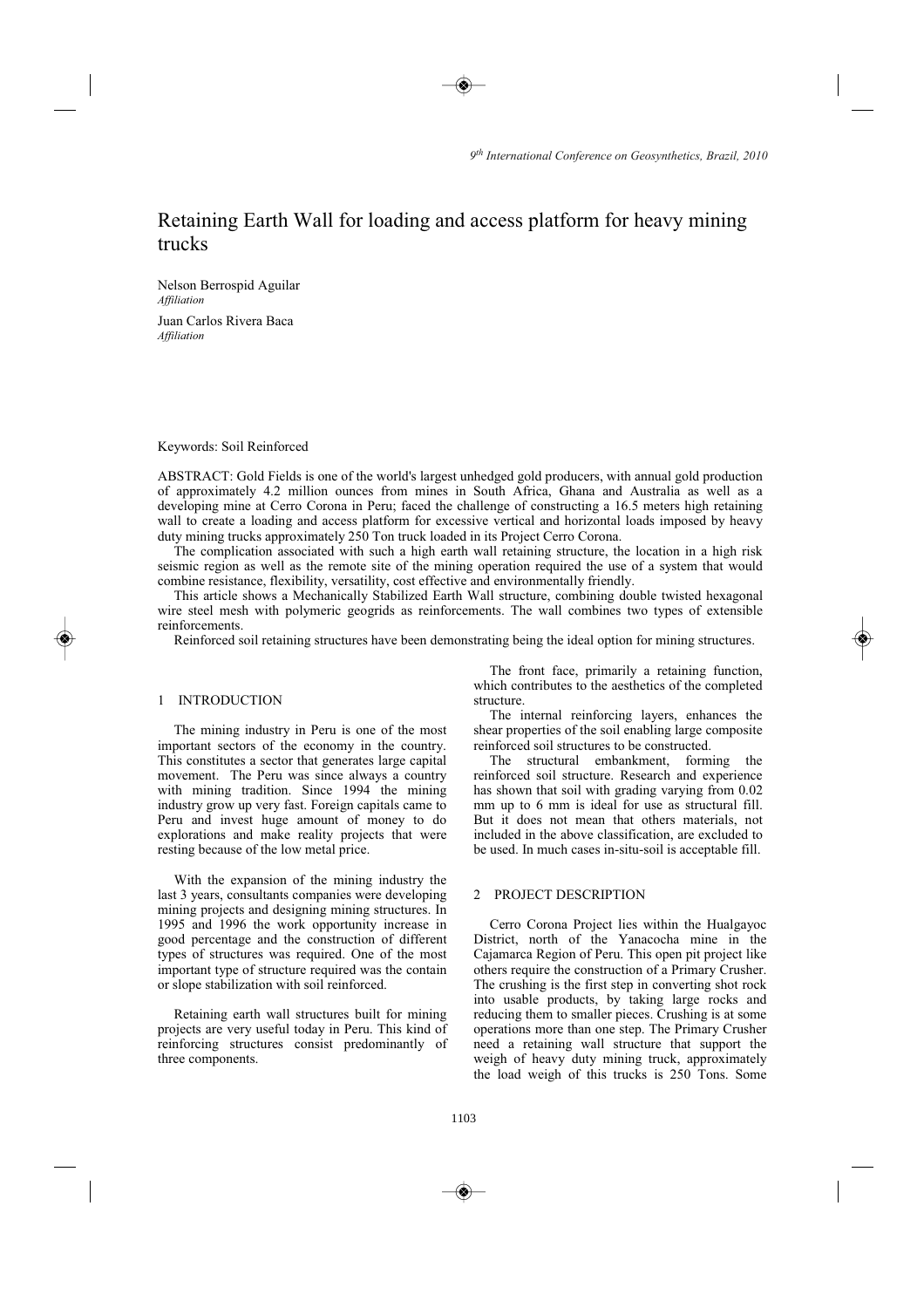times the platform structure created with the retaining wall require support two of this trucks.

The retaining wall has to be submitted to constant vibration due to crusher function. The material is crushed inside of the concrete structure. This increases the collapse risk of any structure. Additional to the heavy loads and the vibration of the crusher, the mine is located in a high seismic region. In accordance with Peruvian seismic standards, the coefficient of seismic acceleration had to be 0.4g but the design had to be developed in accordance with Chilean seismic standards, that's mean a coefficient of seismic acceleration of 0.43g. It is a very high coefficient for a structure that its life design is going to be 15 years.

The structure that our company proposed, full fill the high strength solicitation and complied all the standard requirements of the consultant company that was in charge of the project. Combining double twisted hexagonal wire steel mesh with polymeric geogrids to form a superstructure for high walls or slopes. This combination unites the stiffness and constructability of the steel mesh for the facing and the strength and versatility of the geogrid for the reinforcement.

The geogrid used was manufactured from high tenacity, multifilament polyester yarns placed in tension, then co-extruded with polyethylene to form a polymeric strips. The polymeric strips are laid flat in the machine direction and a secondary member of is laid and weld across the full width in the cross direction. The process generates a stable and strong geogrid. While Polyester is the load bearing element maintaining minimal deformation, whilst the polyethylene sheathing maintains both the integrity of the product and encases the yarns protecting them from aggressive environments (such high/low pH) and harsh installation conditions the geogrid is ideal for applications where reinforcement of soils is essential such as MSE walls, embankments over soft soil, steepened slopes, wrapped face walls, lagoon closures, basal foundations and any other geotechnical application in which soils require enhancement. The geogrid has been tested internally and independently in accordance to published standards and will conform to the property values listed below.

A continuous double twisted wire steel mesh panel that forms the reinforcement, the front and top of a gabion style facing section (Fig. 1). The back panel, ends, and diaphragm of the facing section are connected to the main unit during the manufacturing process. The facing section is a rectangular form filled with stone which provides strength and drainage to the structure. This System is fabricated from a soft, tensile, heavily galvanized and PVC coated double twisted wire steel mesh.



Figure  $01$  – Double twisted hexagonal wire steel mesh

The inherent flexibility of the system and the high tensile strength of the geogrid, made the perfect combination for the solution. The flexibility of the system allows settlement and consolidation without excessive deformation in the reinforced wall structure and without loss of structural function. The system allow use local soil. The face of the system fill with stone permit s a free draining system. And the cost was the most competitive.

#### 3 DESIGN CRITERIA

The method utilized for the analysis was the equilibrium limit, this method consists of taking in considerate several positions for the possible fail surface and for each one of them determines the value of the active force, for equilibrium of forces with this is possible to determined the critical position of the fail surface and the maximum active force.

#### 4.1 Global Stability

The verification of the global stability is an analysis of a slope reinforced or not reinforced.



Figure 02 - Global Stability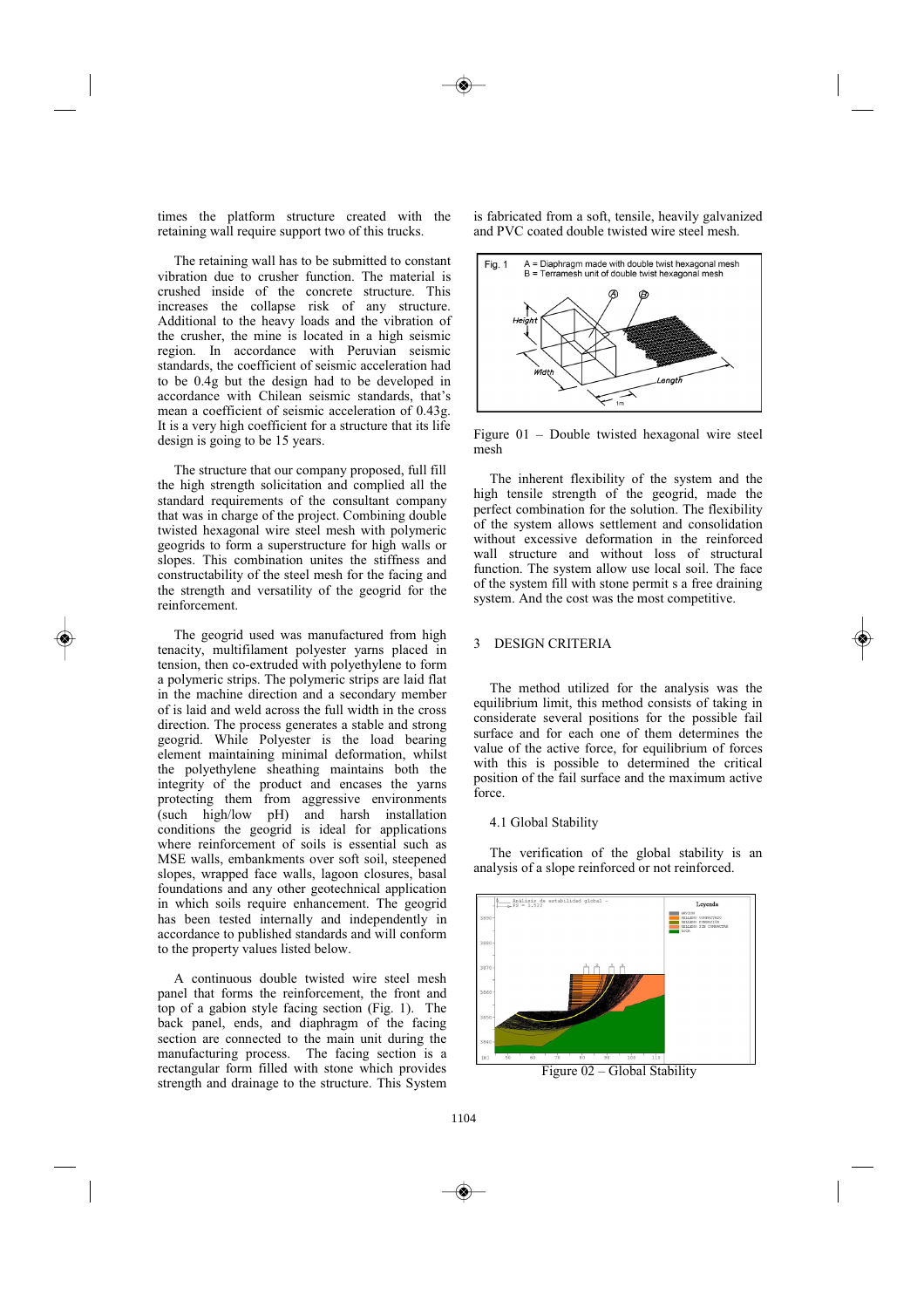### 4.2 Internal Stability

The verification of the internal stability allows that the user defines the design of the retaining walls, it means in these analysis we will determine the length of the reinforcement units.



Figure 03 - Internal Stability

4.3 Bearing Capacity, Base Sliding, Overturning verification.

This kind of stability analysis considered all the structure or part of this one as a monolithic wall composed for blocks that form the retaining wall

The verification of this stability consist in three analysis of stability realized in retaining walls:

-Bearing Capacity verification. -Base Sliding verification. -Overturning verification.



Figure  $04$  – Retaining walls stability

The methodology utilized by the Software employs the method simplified of Janbu and Bishop.

Both methods refer to the Mohr-Coulomb fail criteria

 $\tau$  = Maximum tangent tensile  $c =$  Cohesion  $\sigma$  = Normal pressure  $u =$  pore water pressure

 $\tau = c + (\sigma - u) \tan(\phi')$ 

 $\phi$  = Friction angle.

#### **CONSTRUCTION PROCEDURE**  $\mathbf{\Delta}$

The system combine two elements the polymeric geogrid and the double twisted hexagonal wire steel mesh panel (from now denominated panel). The panels must to be assembly placing all the elements in the right position. It is necessary wire for tie operations of assembly and installation of the panels.

Tie the lateral faces to the base panel and frontal panel, alternating single and double loops to each unit, in this way It will form an open box. The edges should be in contact still under traction forces.

Place each unit panel in its final position. Tie the units to each other along of all places of contact.

Fill with stones and surpass the high of the elements by 25mm to 50mm, do not exceed the 50mm to facilitate closing the element. A Non-woven Geotextil has to be placed to separate and filtrate the soil, it would lie between the panels and the structural soil.



Figure  $07$  – Geotextile installation

Compact the backfill with 0.20 to 0.30m high layers. Compactation should reach 95% Proctor Modified.

Befote unroll the geogrid verify the direction of the installation based on construction drawings.